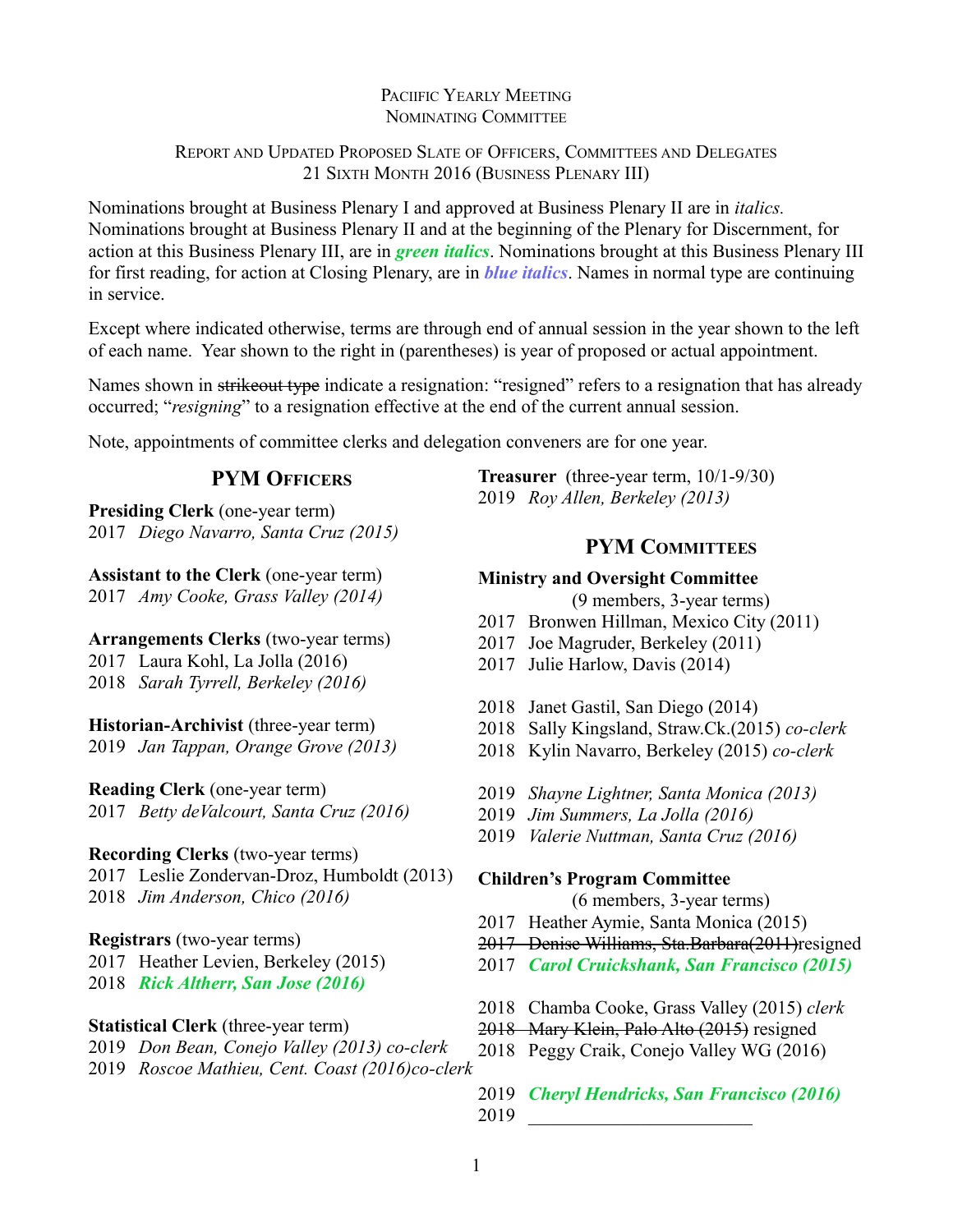Ex Officio: current and past program coordinators: 2018 Kate Connell, Santa Barbara (2012) 2017 Nate Secrest, Lake County WG (2016)  $(2018$ 

#### **Discipline Committee**

(6 members, 3-year terms)

- 2017 Carl Magruder, Strawberry Creek (2014)
- 2017 Robin Durant, Orange Grove (2015) *clerk*
- 2018 Chuck Orr, La Jolla (2014)
- 2018 Bob Runyan, Santa Cruz (2015) *resigning*
- 2018 *Laura Magnani, Berkeley (2016)*
- 2019 *Liz Baker, Sacramento (2013)*
- 2019 *Patricia Portillo, Sacramento (2016)* Ex Officio: Historian-Archivist

#### **Finance Committee**

- (6 members, 3-year terms)
- 2017 Martha Hunkins, Humboldt (2010)
- 2017 Sharon Shen, Berkeley (2015)
- 2018 Mary Miché, Lake County (2012)
- 2018 Sandy Farley, Palo Alto (2015)
- 2019 *David Barrows, San Diego (2015) clerk*
- 2019 *Deborah Marks, Strawberry Creek (2016)* Ex Officio: Treasurer(s), Statistical Clerk(s)

#### **Holding Corporation**

- (6 members, 3-year terms)\*
- 2017 Jennifer Carr, Las Vegas (2014)
- 2017 Sharlene Roberts-Caudle, Visalia (2014)
- 2018 Peter Neumann, Santa Barbara (2015)
- 2018 Beth McCleary, Reno (2012)
- 2019 *Jeff Kroeber, San Jose (2013)*
- 2019 *Stratton Jaquette, Palo Alto (2016)* Ex Officio: Treasurer, Presiding Clerk \*(Holding Corp. appoints its own officers)

#### **Junior Yearly Meeting Committee**

- (9 members, 3-year terms)\*
- 2017 Steve Leeds, San Francisco (2011)
- 2017 *Erika Tarabini, Chico (2013)*
- 2017 (intentionally left unfilled)
- 
- 2018 Muriel Strand, Sacramento (2015)
- 2018  $(intentially left unfilled)$
- 2019 *Dan Strickland, Orange Grove (2013)* 2019 \_\_\_\_\_\_\_\_\_\_\_\_\_\_\_\_\_\_\_\_\_\_\_\_
- $2019$  (intentionally left unfilled)
- \*This committee has expressed that only six positions need be filled.

Ex Officio: Youth Programs Coordinator

#### **Latin American Concerns Committee**

(5-9 members, 3-year terms)

- (plus three members appointed year-to-year by Guatemala Scholarship Program, El Salvador Project & Casa de los Amigos (Mexico))\*
- 2017 Margaret Bean, Guatemala (2013)
- 2017 Burton Housman, La Jolla (2015)
- 2018 Ann Boone, Redwood For. (2015)
- 2018 Linda Rowell, Chico (2015)
- 2019 *Betty Guthrie, Orange County (2016)*
- 2019 *Nate Secrest, Lake County (2016)*
- \*El S. Trudy Reagan (Palo Alto) (2016)

\*Guat. Donna Smith (Redwood Forest) (2014) \*Mex.

#### **Peace and Social Order Committee**

(9 members, 3-year terms)

- 2017 Bill Spencer, Humboldt (2011)
- 2017 Anthony Manousos, Or. Gv. (2014) *co-clerk*
- 2017 Stephen McNeil, Str. Crk. (2014) *co-clerk*
- 2018 Eric Straatsma, Redwood Forest (2015)
- 2018 \_\_\_\_\_\_\_\_\_\_\_\_\_\_\_\_\_\_\_\_\_\_\_\_
- 2018 \_\_\_\_\_\_\_\_\_\_\_\_\_\_\_\_\_\_\_\_\_\_\_\_
- 2019 *Linda Dunn, Inland Valley (2016)*
- 2019 *Shannon Frediani, Santa Cruz (2016)*
- 2019 *Sandra Gey, Berkeley (2013)* Ex Officio: clerks CPQM & SCQM P&SO, 1 PYM FCNL rep., & PYM FCL rep.

#### **Religious Educ. for Children Cmte.**

(9 members, 3-year terms)

2017 Ramona Hussey, Honolulu (2011)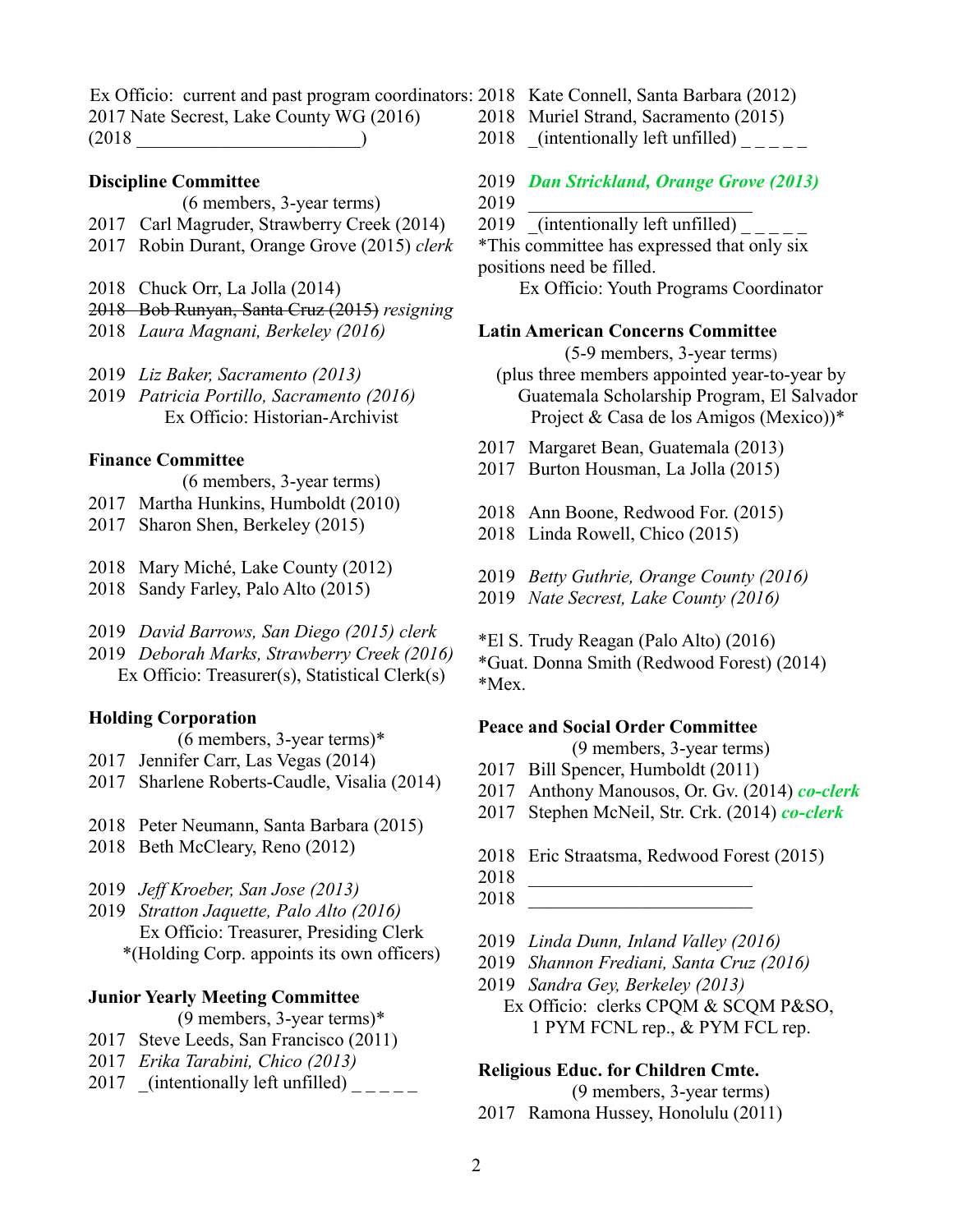2017 Elizabeth Bills, La Jolla (2014)

- 2017 **\_\_\_\_\_\_\_\_\_\_\_\_\_\_\_\_\_\_\_\_\_\_\_\_**
- 2018 John Cantu, Santa Cruz (2012)
- 2018 Delcy Steffy, Sacramento (2013)
- 2018 **\_\_\_\_\_\_\_\_\_\_\_\_\_\_\_\_\_\_\_\_\_\_\_\_**
- 2019 \_\_\_\_\_\_\_\_\_\_\_\_\_\_\_\_\_\_\_\_\_\_\_\_
- 2019 \_\_\_\_\_\_\_\_\_\_\_\_\_\_\_\_\_\_\_\_\_\_\_\_
- 2019 \_\_\_\_\_\_\_\_\_\_\_\_\_\_\_\_\_\_\_\_\_\_\_\_
- 

**Children Committee has been inactive for the last two years. We have contacted numerous Friends to serve and have not met with success. We are bringing no nominations for this committee.**

# **Secretariat Committee**

- (3 members, 3-year terms)
- 2017 Martha Carey, La Jolla (2016)
- 2018 Elisa Jo Harkness, Sta. Monica (2015) *clerk* **Youth Programs Coordinator**
- 2019 *George Mills, Palo Alto (2016)*
	- Ex Officio: Assistant to the (Presiding) Clerk

# **Site Committee**

- (6 members 3-year terms)
- 2017 Paul Harris, Redwood Forest (2011)
- 2017 **\_\_\_\_\_\_\_\_\_\_\_\_\_\_\_\_\_\_\_\_\_\_\_\_**
- 2018 John Pixley, Claremont (2009)
- 2018 Sue Torrey, Central Coast (2015)
- 2019 \_\_\_\_\_\_\_\_\_\_\_\_\_\_\_\_\_\_\_\_\_\_\_\_
- 2019

Ex Officio: Arrangements Clerks (current & immediate past)

**Nominating Cmte. note: Site Committee has been inactive for the last year. The last known work it undertook was to explore potential Southern California sites, none of which it found suitable for a variety of reasons. As Friends know, Finance Committee has brought a proposal for travel subsidies to offset the burden on Southern California Friends of continued use of Walker Creek Ranch. Ministry and Oversight is also seasoning a restructuring proposal that would affect this and other aspects of site selection. In the mean time, until further** 

**notice we are bringing no nominations for this committee.**

## **Unity with Nature Committee**

(9 members, 3-year terms)

- 2017 Meagan Fischer, Chico (2014)
- 2017 Rick Herbert, Strawberry Creek (2014)
- 2017 Cedar Rose Selenite, Chico (2012) resigned
- 2017 *Tom Farley, Palo Alto (2016)*

# **Nominating Cmte. note: Religious Education for** 2018 Catya de Neergaard, Str. Creek (2013) *clerk*

- 2018 William Pierce, Live Oak (2015)resigned
- 2018Kathy Trisolini, Orange Gv. (2015)resigned
- 2018 **\_\_\_\_\_\_\_\_\_\_\_\_\_\_\_\_\_\_\_\_\_\_\_\_**
- 2018 **\_\_\_\_\_\_\_\_\_\_\_\_\_\_\_\_\_\_\_\_\_\_\_\_**
- 2019 *Shelley Tanenbaum, Strawberry Ck. (2013)*
- 2019 *Andi Macleod, La Jolla (2016)*
- 2019 *Sharon Shen, Berkeley (2016)*

(appointed by Youth Programs Coord. Cmte.)

xxxx Alyssa Nelson, Davis (2011) (serves ex officio on Junior Yearly Meeting Committee)

# **Youth Programs Coordinating Committee**

(6 members, 3-year terms)

- 2017 Jennifer Carr, Las Vegas (2013)
- 2017 Stephen Myers, Sacramento (2014)
- *2017 Steve Leeds, San Francisco (2011)*
- 2018 Lisa Hubbell, Str. Ck. (2015) *resigning*
- **2018** *Barbara Babin, Redwood Forest (2016)*
- 2019 *Melissa Lovett-Adair, Ctrl. Coast (2016)*
- 2019 *Bertha Peña, Mexico City (2016)*

# **YPCC Youth Members**

# (4 members, 1-year terms; nominated by YPCC)

- 2017 *Kylin Navarro, Berkeley (2014)*
- 2017 *Rebekah Percy, La Jolla (2015)*
- 2017 *Julian Garrett, San Jose (2016)*

2017 **\_\_\_\_\_\_\_\_\_\_\_\_\_\_\_\_\_\_\_\_\_\_\_\_**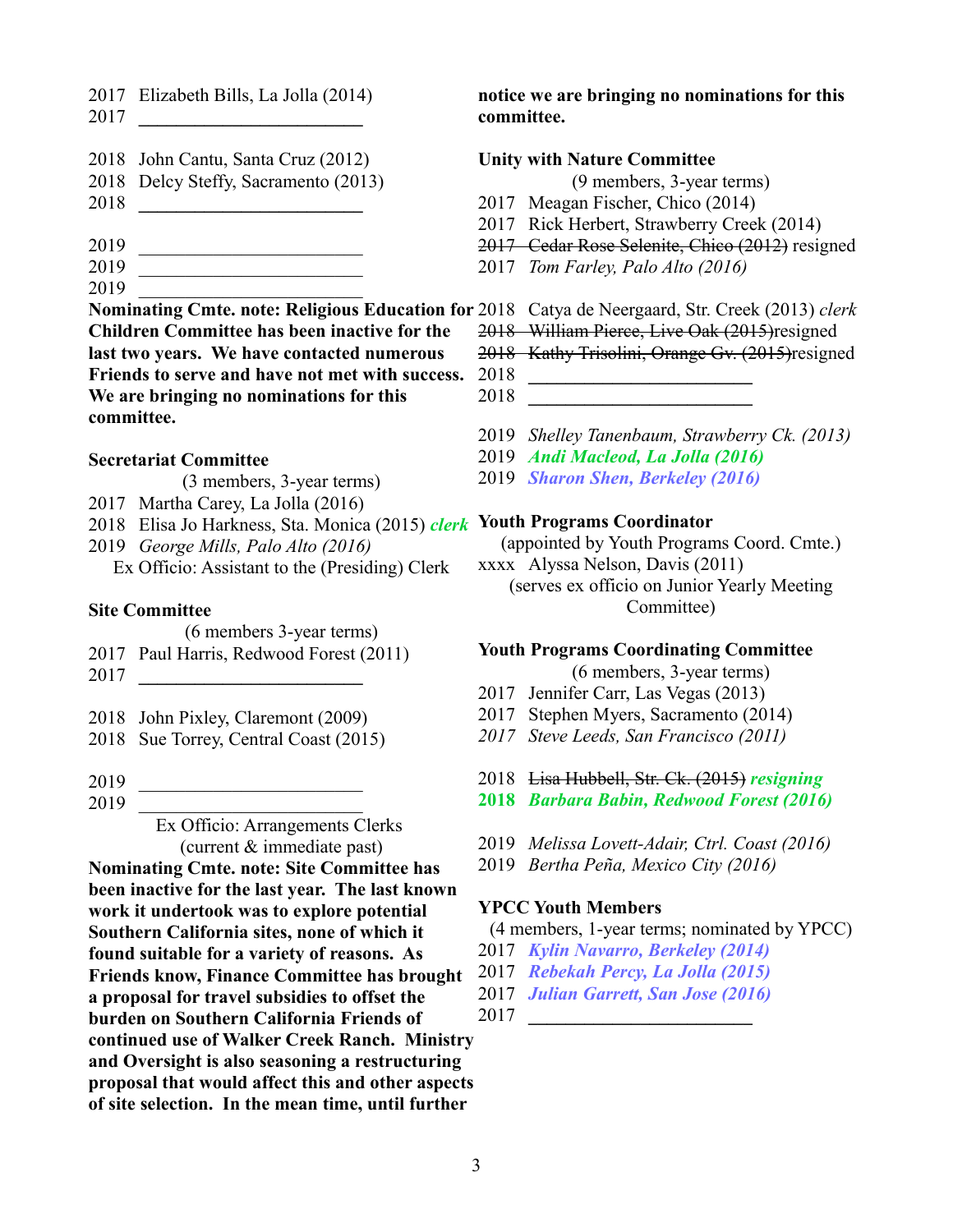## **Naming Committee**

(3 members, 1-year terms; appointed by Representative Committee at its midyear meeting,

to serve through the following midyear meeting)

2017 Sara Rose House Lightner,Or.Gv.(2016)conv. (2017 \_\_\_\_\_\_\_\_\_\_\_\_\_\_\_\_\_\_\_\_\_\_\_\_)

2017 Trudy Freidel, Inland Valley (2016)

2017 Kathy Runyan, Santa Cruz (2016)

(2017 alternate: Eric Moon, Berkeley**)**

## **Nominating Committee** (current composition)

(9 members, 3-year terms; nominated by Naming Committee)

2016 Tom Farley, Palo Alto (2010)

2016 Elaine Emily, Str. Creek (2012)

2016

- 2017 Stephen Matchett, San Fran.(2011) co-clerk 2019 *Robert Levering, Santa Cruz (2016)*
- 2017 Graciela Martínez, Visalia (2013)

2017 Nora Cooke, Grass Valley (2014) co-clerk

2018 David Mackenzie, Orange Grove (2015)res.

2018 Juanita Mora-Malerva, Sta. Cruz (2015)res. 2018 Delcy Steffy, Sacramento (2015)resigned

# **PYM REPRESENTATIVES, DELEGATES, AND** 2017 Rick Herbert, Strawberry Creek (2014) **OBSERVERS TO OTHER ORGANIZATIONS**

## **American Friends Service Committee (AFSC) Corporation**

(4-5 representatives, 3-year terms)

- 2017 David Barrows, San Diego (2014) *convener*
- 2017 Graciela Martinez, Visalia (2014)
- 2018 Nancy Mellor, Sacramento (2012)

2019 *Shannon Frediani, Santa Cruz (2016)*

#### **Evangelical Friends Church Southwest**

(1 observer; 3-year term)

2019 *Sandy Kewman, Grass Valley (2016)*

## **Friends Bulletin Corp. (***Western Friend***) Board of Directors**

(9-member board, 3-year terms; 3 appointed by PYM, 3 by NPYM and 3 by IMYM)

- 2017 *Claire Gorfinkel, Orange Grove (2016)*
- 2018 Jim Anderson, Chico (2015) *convener*
- 2019 *Doug Smith, Reno (2015)*

## **Friends Committee on Legislation of California (FCLCA)**

(1 representative, appointed by Peace & Social Order Committee)

(serves ex officio on Peace & Social Order Committee)

## **Friends' Committee on National Legislation (FCNL)**

(6 representatives, 3-year terms)

- 2017 Carolyn Stephenson, Honolulu (2013)
- 2017 Carin Pacifico, Palo Alto (2014)
- 2018 Stephen McNeil, Str. Creek (2015) *convener*
- 2018 *Anthony Manousos, Orange Grove (2016)*
- 2019 *Carolyn Levering, Santa Cruz (2016)*

(one FCNL representative serves ex officio on

Peace & Social Order Committee; see also William Penn House Natl. Consultative Cmte. below)

#### **Quaker Earthcare Witness (QEW)**

(2 representatives, 2-year terms, appointed by Unity with Nature Committee)

- 
- 2018 Catya de Neergaard, Berkeley (2014)
- 2018 Meagan Fischer, Chico (2016)

(UwN Cmte. intends reps to share/take turns with available funding)

## **Friends General Conference (FGC) Central Committee**

(1 observer, 3-year term)

2019 \_\_\_\_\_\_\_\_\_\_\_\_\_\_\_\_\_\_\_\_\_\_\_\_

**Friends Peace Team Project Board of Directors** (1 member, 3-year term)

2018 Gay Howard, Central Coast (2009)

#### **Friends United Meeting (FUM)**

(1 observer, 3-year term) 2018 Dorothy Henderson, Grass Valley (2015)

## **Friends World Cmte. for Consultation (FWCC) Section of the Americas**

(5 representatives, 3-year terms)

- 2017 Roena Oesting, La Jolla (2011)
- 2017 Hulda Muaka, Palo Alto (2014)